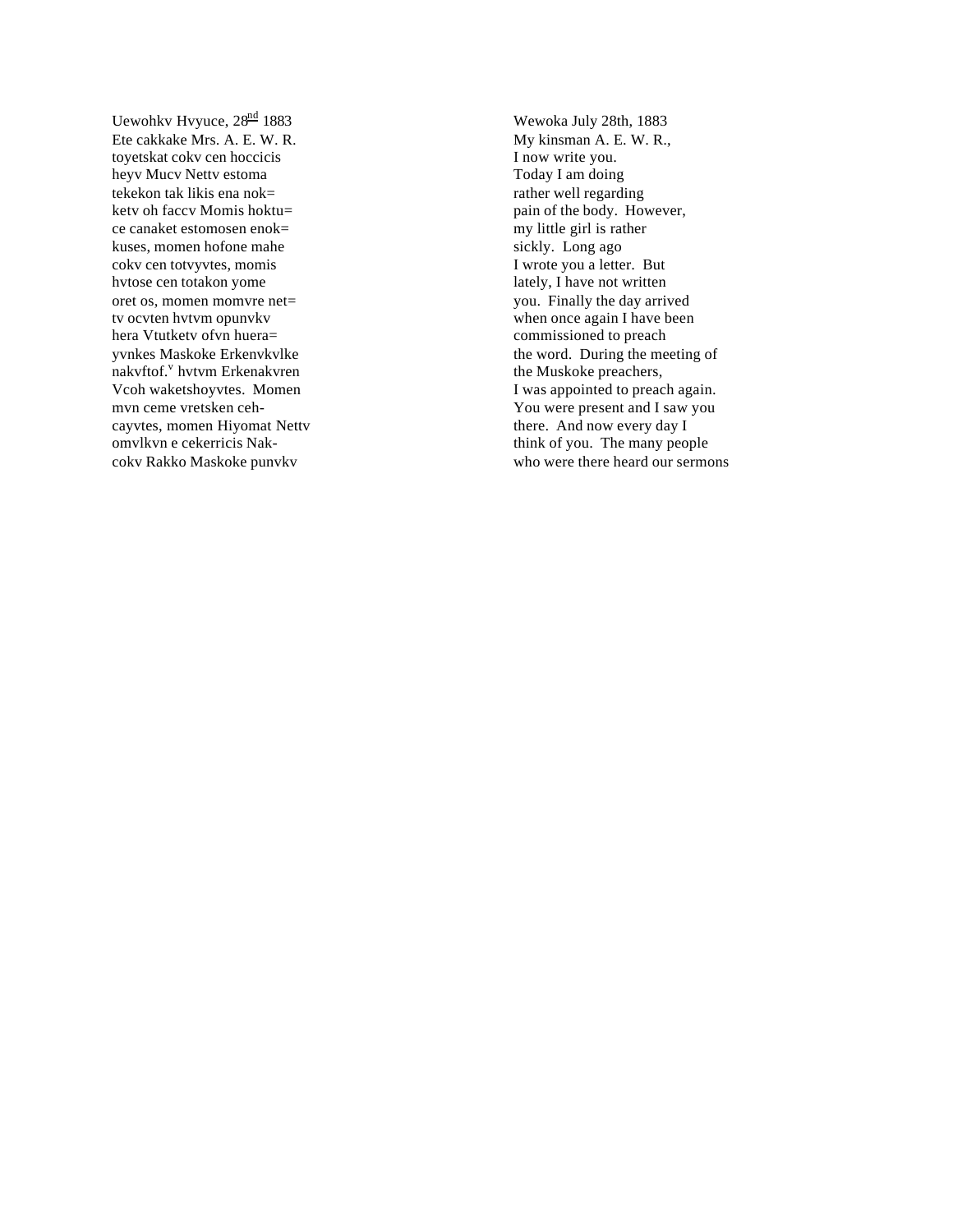## [page 2]

este suket pom vpohi cakvtes momen Mr Fife nak cokv rakko tayen vketecet hoporrenkv sofke mahe haket Vye= cices komis momen momis Ete cakkake Kowe= Haco Kelpvt Canse + vne es yomeyvt kerretv hvlv= latkusen vketecis momis estonkis os komis mont vcvfackes. Momen nakco= kv rakko Maro + vpvlwv oceyvt eremetv hvte mu= casen oh vpayetskat V an totetskvres Rom. Cor. II Cor. heyv etimv etohtvlhoe cetsken omat Momen mv eteheceyvte svnacomvn etehecekot yvmv ekvnv en kvpakeyvte tis hvlwe Tvlofv mi [?] tvres. komis o vnokeckv vseketv vpakin cen totis vn cuko vtehkvlken

in the Muskoke language. And now Mr. Fife, through intense Bible study, is ably guiding us into deeper, meaningful studies. However, the brethren Kowe Harjo, Gilbert Johnson, and I are involved in slower-paced studies. To me, this is alright. I am very happy. To add to the book of Matthew, which we have, please send to us, the completed translations of the following: Rom., Cor., II Cor. These and any others you translate. Though we may never get to see one another again before we leave this world, we will do so in heaven, is my belief. I send to you a loving handshake. When I see my own church members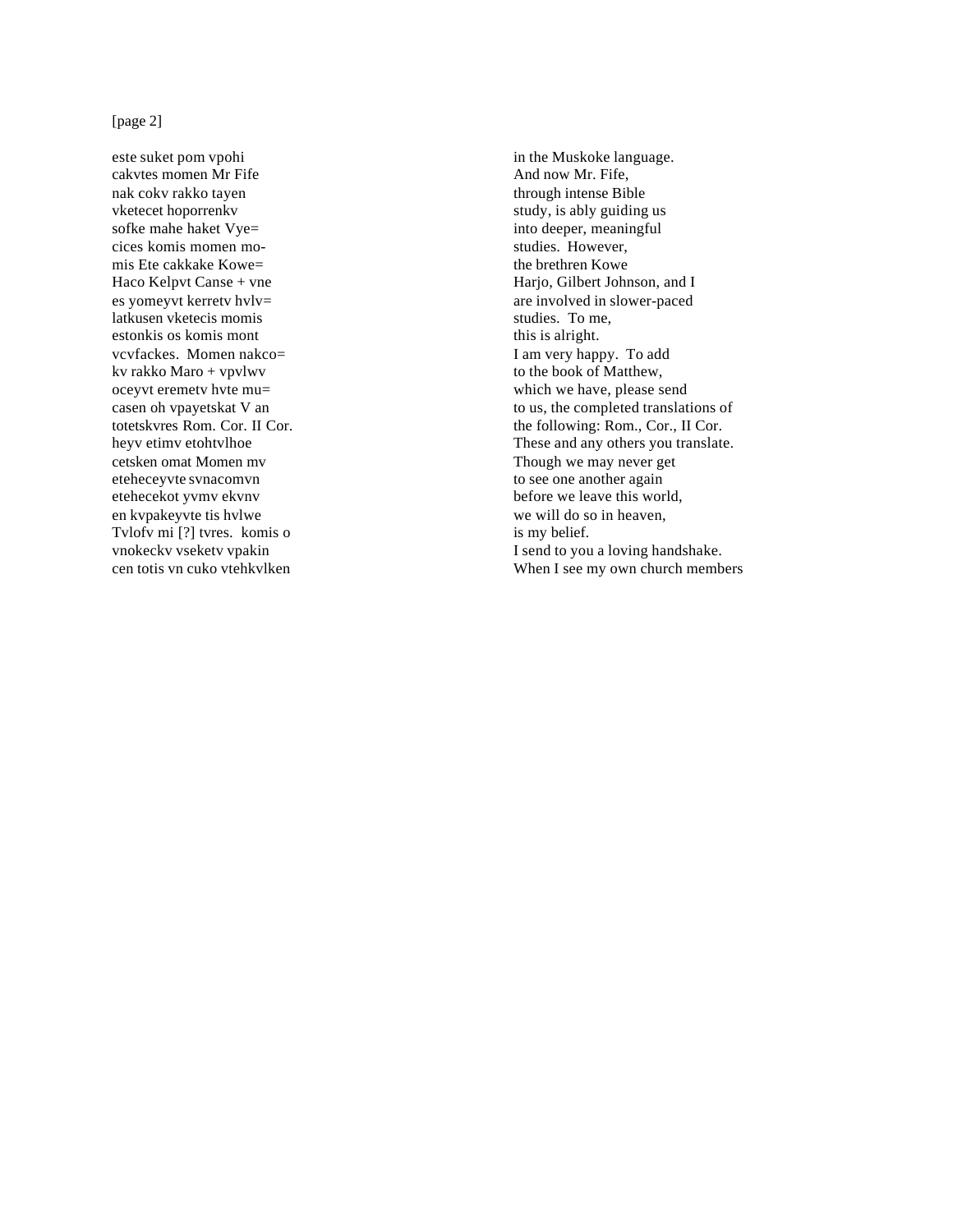## [page  $3$ ]

es cokake ocakvn heca= yvt Estonkon tetayen Este cate em punvkv tvlkuse opunahoyvlke toyeyvt Erkenvketv en herety omen es po= mvnicetskes komayvt tayen e cenokecis Mo= men oh vtvlaken Hesa= ketymese cem vnice e monken New Testament omvlky tis Vs pumossi= cetskate: komit mekusv= pis momen hofonof Mesty Lapyse tate tepaket opunvkv a v cohtotacken hecayvte es ohfackvtes Luk "opunvkv Hera Luk coyvte hofonosekon o cetskvres" makatskate hecimvts momen tayen Vcafacket os monky netty ocen tem facceta

absorb these things, I believe it is good. To us Indians who speak only our language, your work in our behalf is equal to preaching the word to us and for this, I love you. And may God continue to bless you so that you may turn out the entire New Testament, this I pray. Long ago, I saw a letter from the late Mr. Robertson and you in which your words have come to pass. You said that you would soon have available, the Gospel of Luke, which I have seen. I am very happy. I believe that there will be a day in which the new covenant